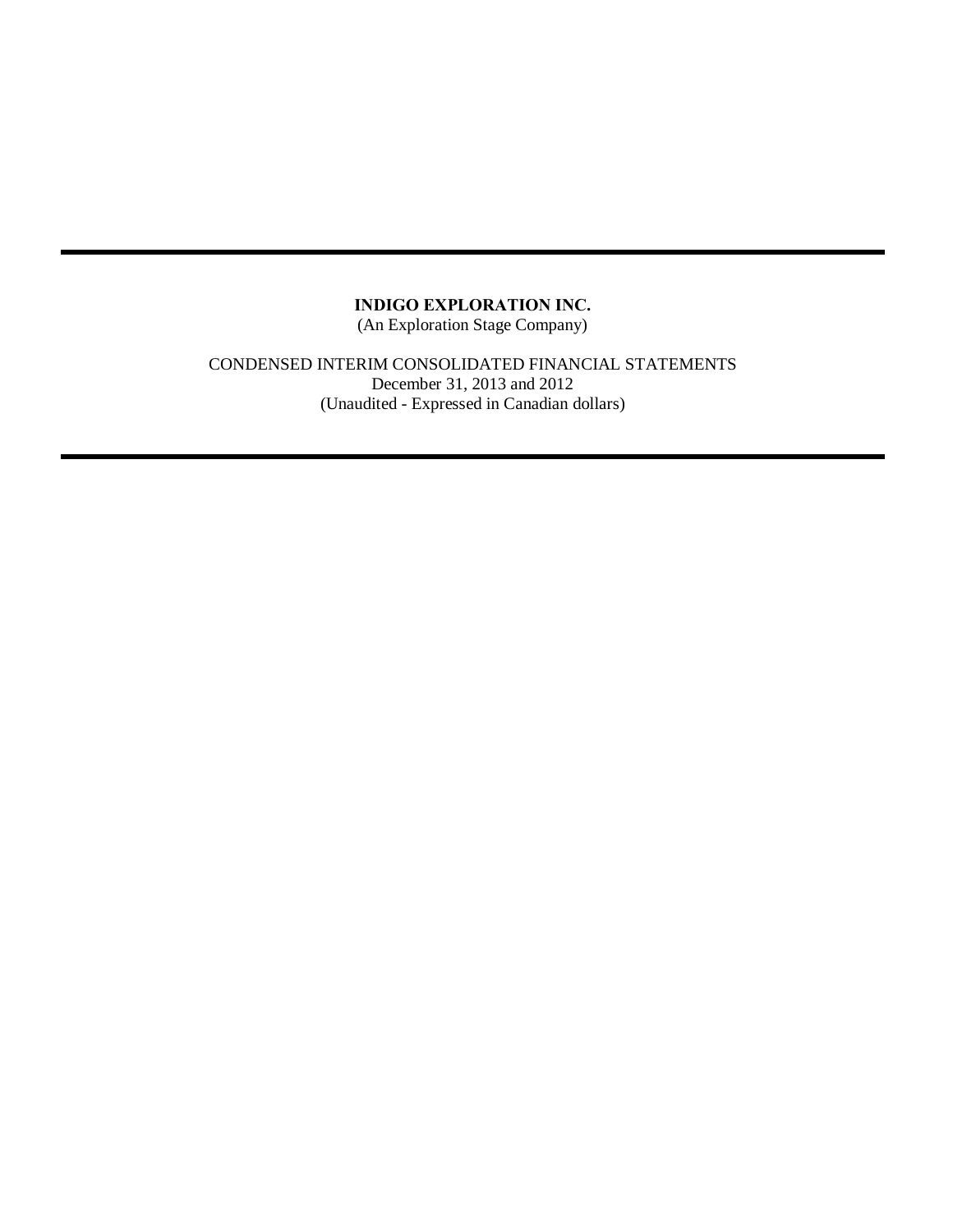## **NOTICE OF NO AUDITOR REVIEW OF**

## **CONDENSED INTERIM CONSOLIDATED FINANCIAL STATEMENTS**

The accompanying unaudited condensed interim consolidated financial statements of the Company and all information contained in the first quarter 2014 report have been prepared by and are the responsibility of the Company osmanagement.

The Audit Committee of the Board of Directors has reviewed the condensed interim consolidated financial statements and related financial reporting matters.

The Company *independent auditor has not performed a review of these condensed interim consolidated financial* statements in accordance with standards established by the Canadian Institute of Chartered Accountants for a review of condensed interim consolidated financial statements by an entity  $\alpha$  auditor.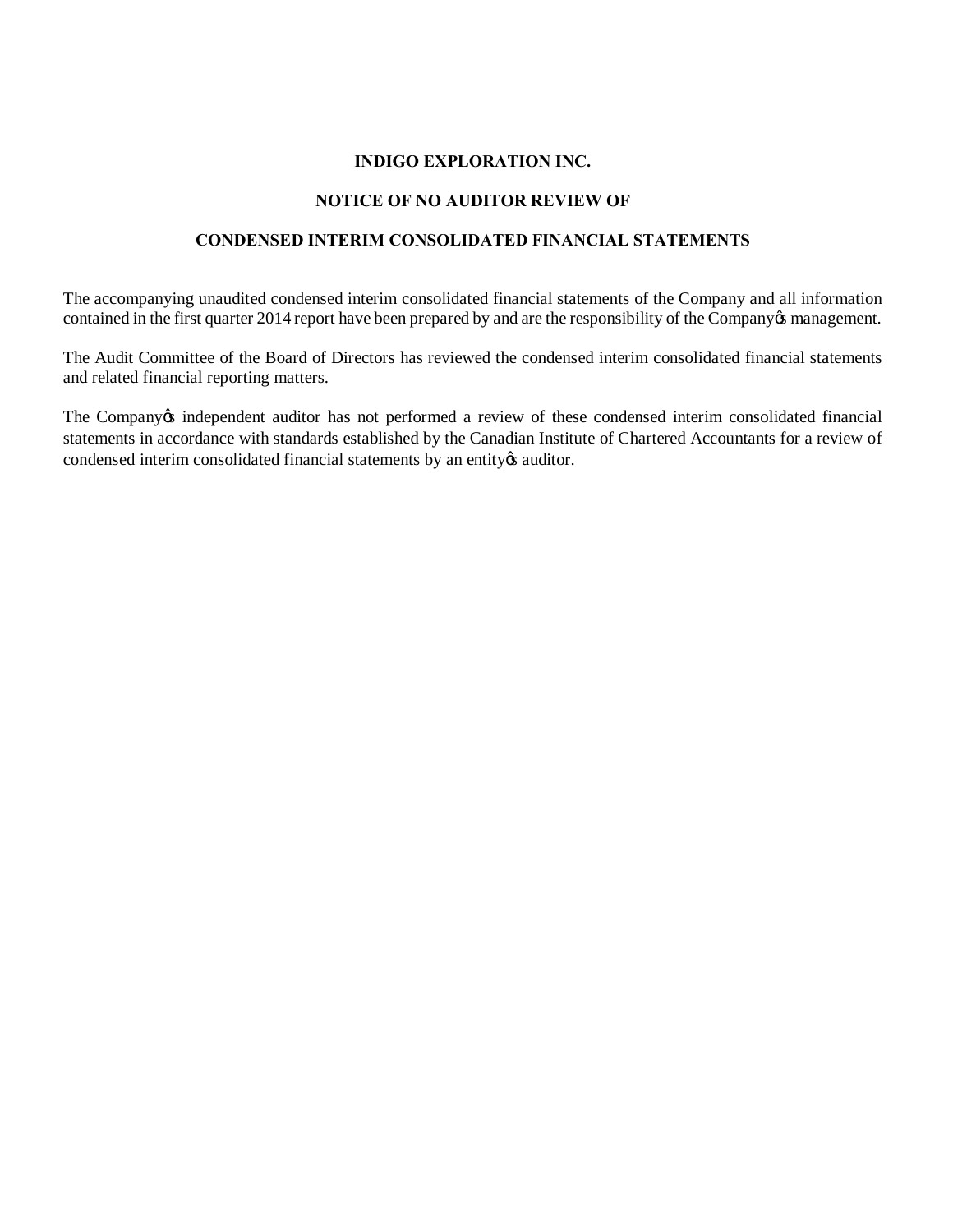# (An Exploration Stage Company)

**CONDENSED INTERIM CONSOLIDATED STATEMENTS OF FINANCIAL POSITION**

(Unaudited - Expressed in Canadian dollars)

|                                                     |                | December 31,<br>2013 | September 30,<br>2013     |
|-----------------------------------------------------|----------------|----------------------|---------------------------|
|                                                     | <b>Notes</b>   | \$                   | $\boldsymbol{\mathsf{S}}$ |
| <b>ASSETS</b>                                       |                |                      |                           |
| Current                                             |                |                      |                           |
| Cash and cash equivalents                           |                | 254,294              | 99,224                    |
| Taxes recoverable and other receivables             |                | 2,947                | 3,790                     |
| Prepaid expenses                                    |                | 2,664                | 3,216                     |
|                                                     |                | 259,905              | 106,230                   |
| Equipment                                           |                | 23,537               | 25,406                    |
| Mineral properties (Schedule 1)                     | $\overline{7}$ | 2,739,092            | 2,687,069                 |
|                                                     |                |                      |                           |
|                                                     |                | 3,022,534            | 2,818,705                 |
|                                                     |                |                      |                           |
| <b>LIABILITIES</b>                                  |                |                      |                           |
| Current<br>Accounts payable and accrued liabilities | 8,10           | 41,128               | 40,137                    |
|                                                     |                |                      |                           |
|                                                     |                |                      |                           |
| EQUITY ATTRIBUTABLE TO SHAREHOLDERS                 |                |                      |                           |
| Share capital                                       | 9              | 6,513,774            | 6,368,749                 |
| Contributed surplus                                 |                | 722,598              | 624,598                   |
| Deficit                                             |                | (4,254,966)          | (4,214,779)               |
|                                                     |                | 2,981,406            | 2,778,568                 |
|                                                     |                |                      |                           |
|                                                     |                | 3,022,534            | 2,818,705                 |

Organization and nature of operations (Note 1) Going concern (Note 2) Commitments (Notes 7 and 9)

#### **Approved by the Board of Directors**

*"Paul S. Cowley"* Director *"Marino J. Sveinson"* Director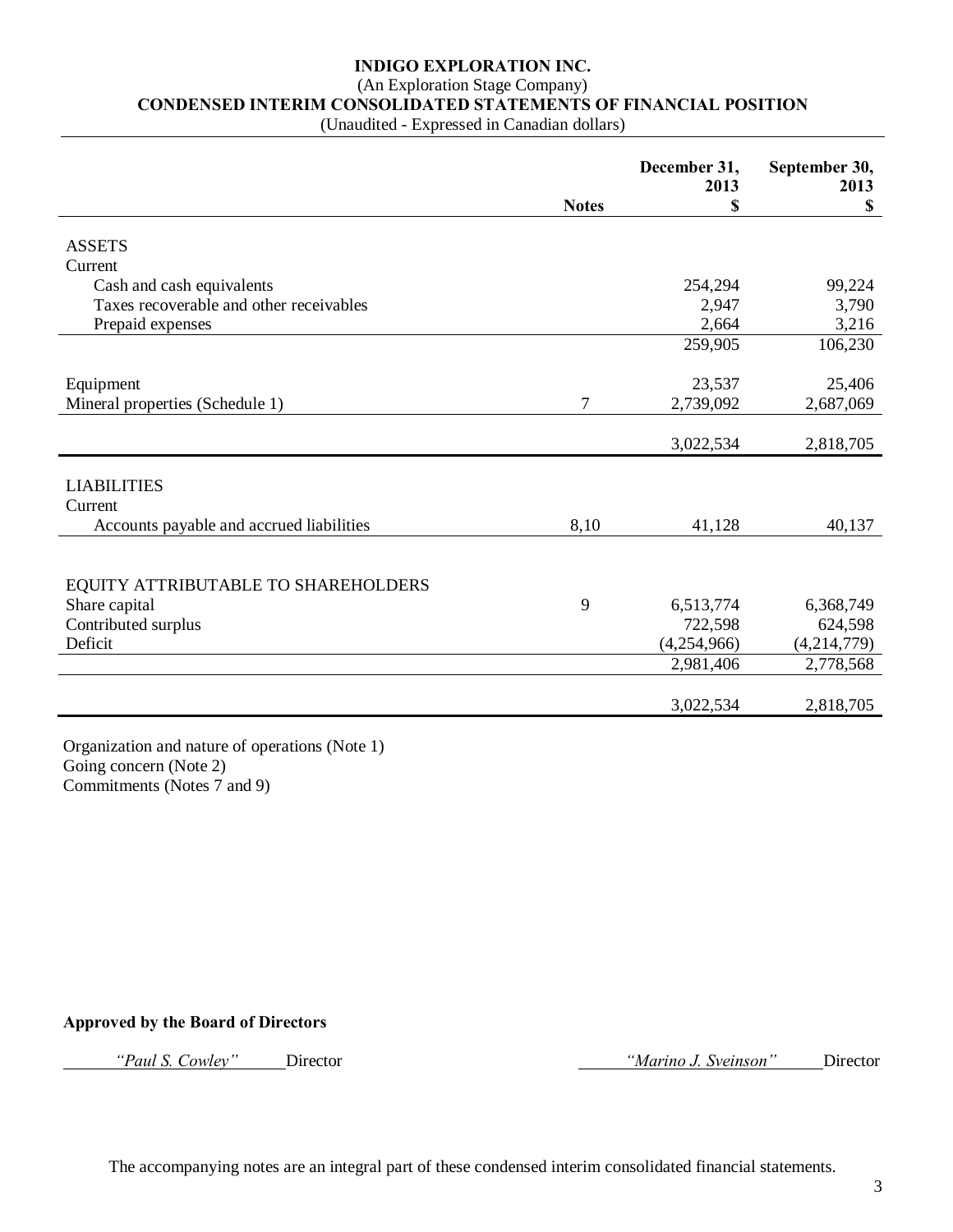## (An Exploration Stage Company)

# **CONDENSED INTERIM CONSOLIDATED STATEMENTS OF LOSS AND COMPREHENSIVE LOSS**

For the three months ended December 31, 2013 and 2012

(Unaudited - Expressed in Canadian dollars)

|                                                |             | 2013       | 2012       |
|------------------------------------------------|-------------|------------|------------|
|                                                | <b>Note</b> | \$         | \$         |
|                                                |             |            |            |
| Accounting and audit fees                      | 10          | 15,919     | 10,065     |
| Depreciation                                   |             | 1,869      | 2,659      |
| Filing fees                                    |             | 2,970      | 1,032      |
| Foreign exchange loss                          |             | 1,595      | 1,813      |
| General exploration                            |             |            | 1,481      |
| Investor relations                             |             | 392        |            |
| Legal fees                                     |             | 752        | 500        |
| Management and administration fees             | 10          | 2,514      | 6,000      |
| Office and miscellaneous                       |             | 14,342     | 24,754     |
|                                                |             |            |            |
| Loss before other item                         |             | (40, 353)  | (48, 304)  |
|                                                |             |            |            |
| Interest income                                |             | 166        | 505        |
|                                                |             |            |            |
| Net loss and comprehensive loss for the period |             | (40, 187)  | (47, 799)  |
|                                                |             |            |            |
| Basic and diluted loss per share               | 9(e)        | (0.00)     | (0.00)     |
|                                                |             |            |            |
| Weighted average number of shares              |             | 43,681,506 | 33,060,982 |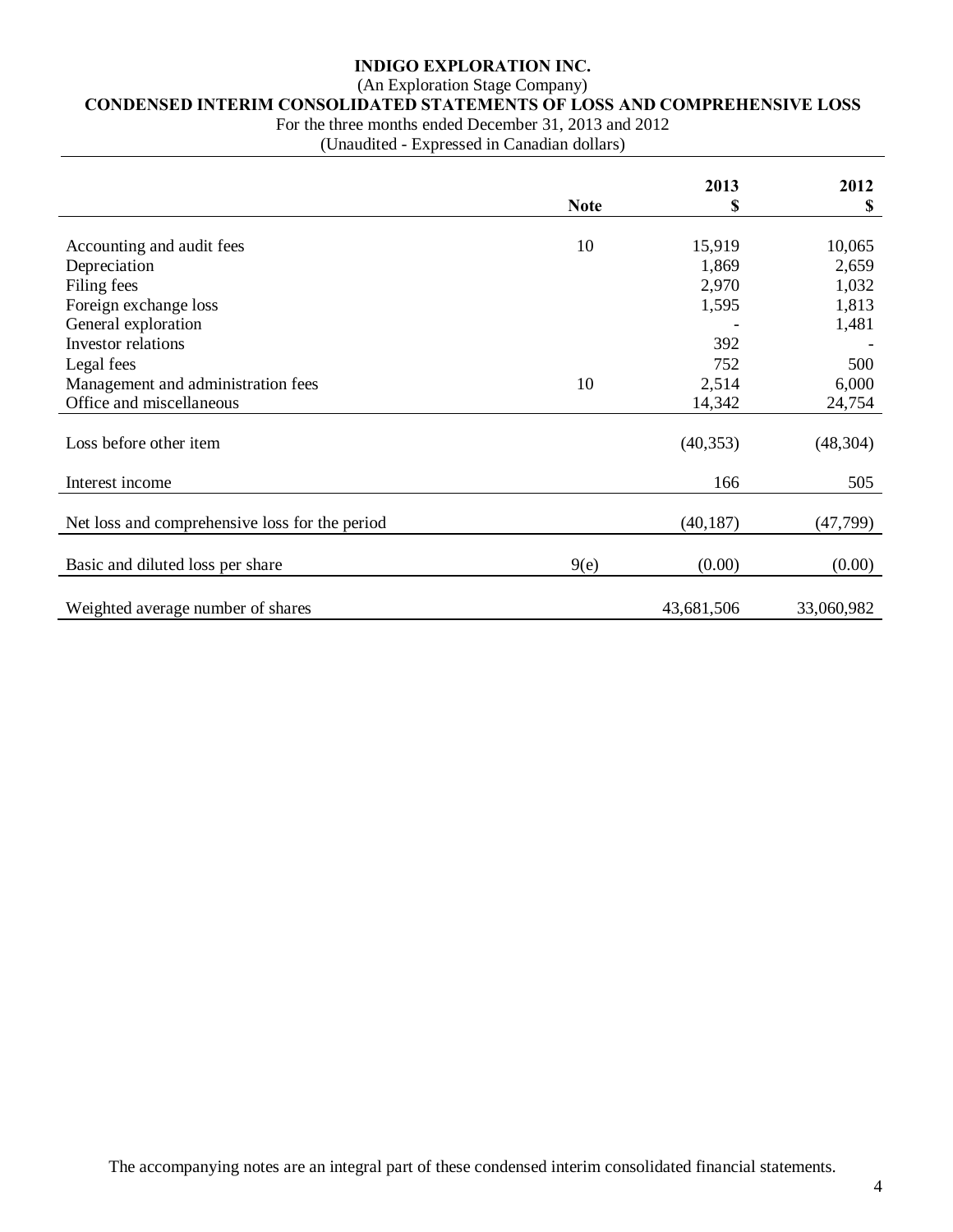## (An Exploration Stage Company)

# **CONDENSED INTERIM CONSOLIDATED STATEMENTS OF CASH FLOWS**

For the three months ended December 31, 2013 and 2012

(Unaudited - Expressed in Canadian dollars)

|                                                                    | 2013              | 2012              |
|--------------------------------------------------------------------|-------------------|-------------------|
|                                                                    | S                 | \$                |
| Cash provided by (used in)                                         |                   |                   |
| Operating activities                                               |                   |                   |
| Net loss for the period                                            | (40, 187)         | (47, 799)         |
| Add items not involving cash:                                      |                   |                   |
| Depreciation                                                       | 1,869             | 2,659             |
|                                                                    | (38,318)          | (45, 140)         |
| Changes in non-cash working capital items:                         |                   |                   |
| Taxes recoverable and other receivables                            | 843               | 2,156             |
| Prepaid expenses                                                   | 552               | 1,458             |
| Accounts payable and accrued liabilities                           | 390               | (5,220)           |
|                                                                    | (36, 533)         | (46, 746)         |
|                                                                    |                   |                   |
| Investing activities                                               |                   |                   |
| Deferred acquisition expenditures                                  |                   | (30, 493)         |
| Deferred exploration expenditures                                  | (51, 422)         | (58, 862)         |
|                                                                    | (51, 422)         | (89, 355)         |
|                                                                    |                   |                   |
| Financing activities                                               |                   |                   |
| Issuance of shares pursuant to private placement                   | 245,000           |                   |
| <b>Issuance costs</b>                                              | (1,975)           |                   |
|                                                                    | 243,025           |                   |
|                                                                    |                   |                   |
| Increase (decrease) in cash and cash equivalents during the period | 155,070           | (136, 101)        |
| Cash and cash equivalents - beginning of the period                | 99,224            | 315,879           |
| Cash and cash equivalents - end of the period                      | 254,294           | 179,778           |
|                                                                    |                   |                   |
| Cash paid for interest<br>Cash received for interest               |                   |                   |
|                                                                    | 166               | 1,105             |
| Cash paid for income taxes                                         |                   |                   |
|                                                                    |                   |                   |
| Cash and cash equivalents are comprised of:<br>Cash                |                   |                   |
| Short-term investments                                             | 189,294<br>65,000 | 10,412<br>169,366 |
|                                                                    |                   |                   |
|                                                                    | 254,294           | 179,778           |
|                                                                    |                   |                   |

Supplemental cash flow information (Note 11)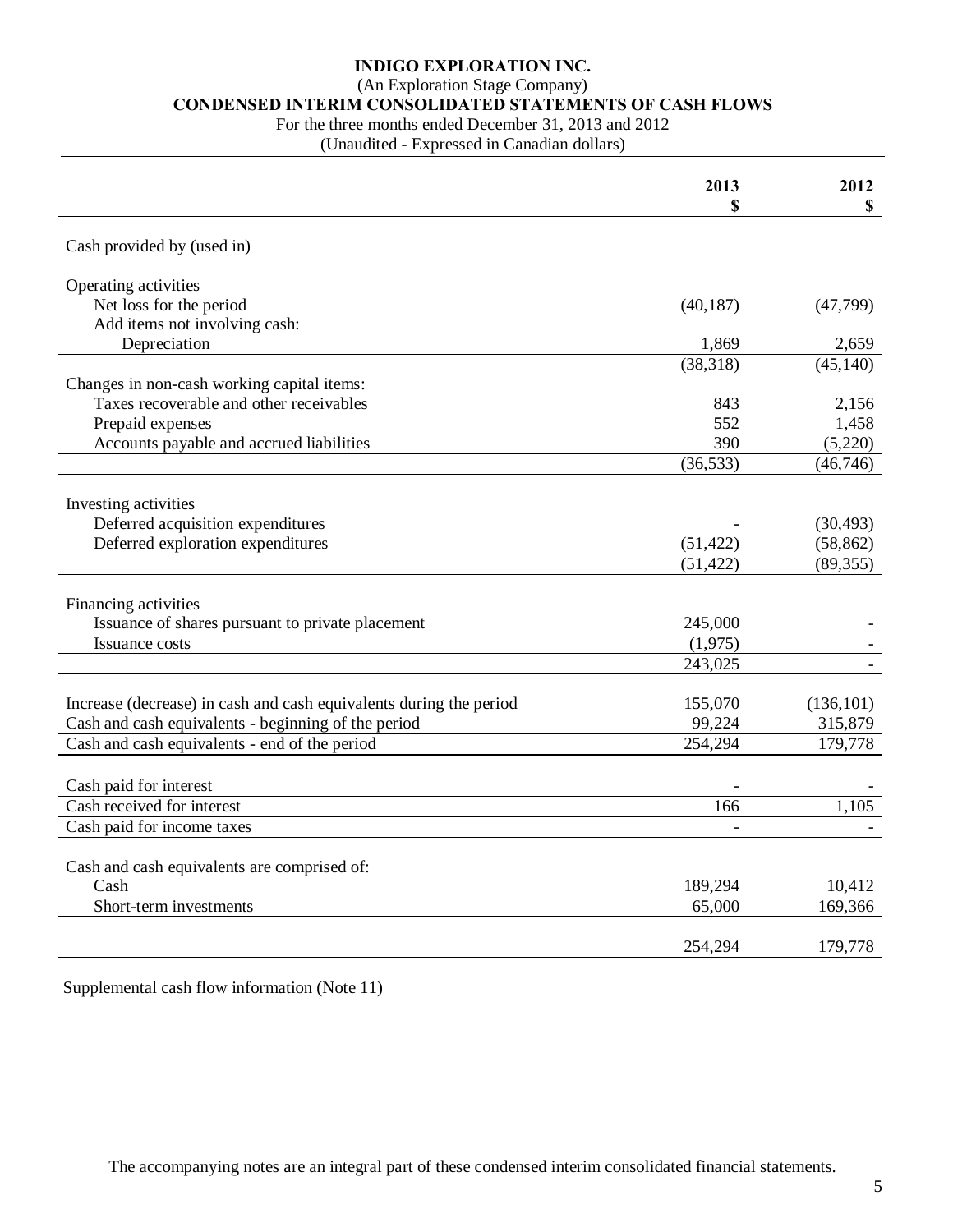## (An Exploration Stage Company)

**CONDENSED INTERIM CONSOLIDATED STATEMENTS OF CHANGES IN EQUITY**

For the three months ended December 31, 2013 and 2012

(Unaudited - Expressed in Canadian dollars)

|                                                                                                                                     | <b>Shares</b> | <b>Share</b><br>Capital | Contributed<br><b>Surplus</b> | <b>Deficit</b> | <b>Total</b>       |
|-------------------------------------------------------------------------------------------------------------------------------------|---------------|-------------------------|-------------------------------|----------------|--------------------|
|                                                                                                                                     | #             | \$                      | \$                            | \$             | \$                 |
| Balance ó September 30, 2012                                                                                                        | 33,060,982    | 5,884,119               | 614,598                       | (2,953,886)    | 3,544,831          |
| Net loss and comprehensive loss<br>for the period                                                                                   |               |                         |                               | (47, 799)      | (47, 799)          |
| Balance ó December 31, 2012                                                                                                         | 33,060,982    | 5,884,119               | 614,598                       | (3,001,685)    | 3,497,032          |
| Issued during the period:<br>Pursuant to private placement of<br>units<br>Less: cash issue costs                                    | 10,000,000    | 490,000<br>(5,370)      | 10,000                        |                | 500,000<br>(5,370) |
| Net loss and comprehensive loss<br>for the period                                                                                   |               |                         |                               | (1,213,094)    | (1,213,094)        |
| Balance ó September 30, 2013                                                                                                        | 43,060,982    | 6,368,749               | 624,598                       | (4,214,779)    | 2,778,568          |
| Issued during the period:<br>Pursuant to private placement of<br>units<br>Less: cash issue costs<br>Net loss and comprehensive loss | 4,900,000     | 147,000<br>(1,975)      | 98,000                        |                | 245,000<br>(1,975) |
| for the period                                                                                                                      |               |                         |                               | (40, 187)      | (40, 187)          |
| Balance ó December 31, 2013                                                                                                         | 47,960,982    | 6,513,774               | 722,598                       | (4,254,966)    | 2,981,406          |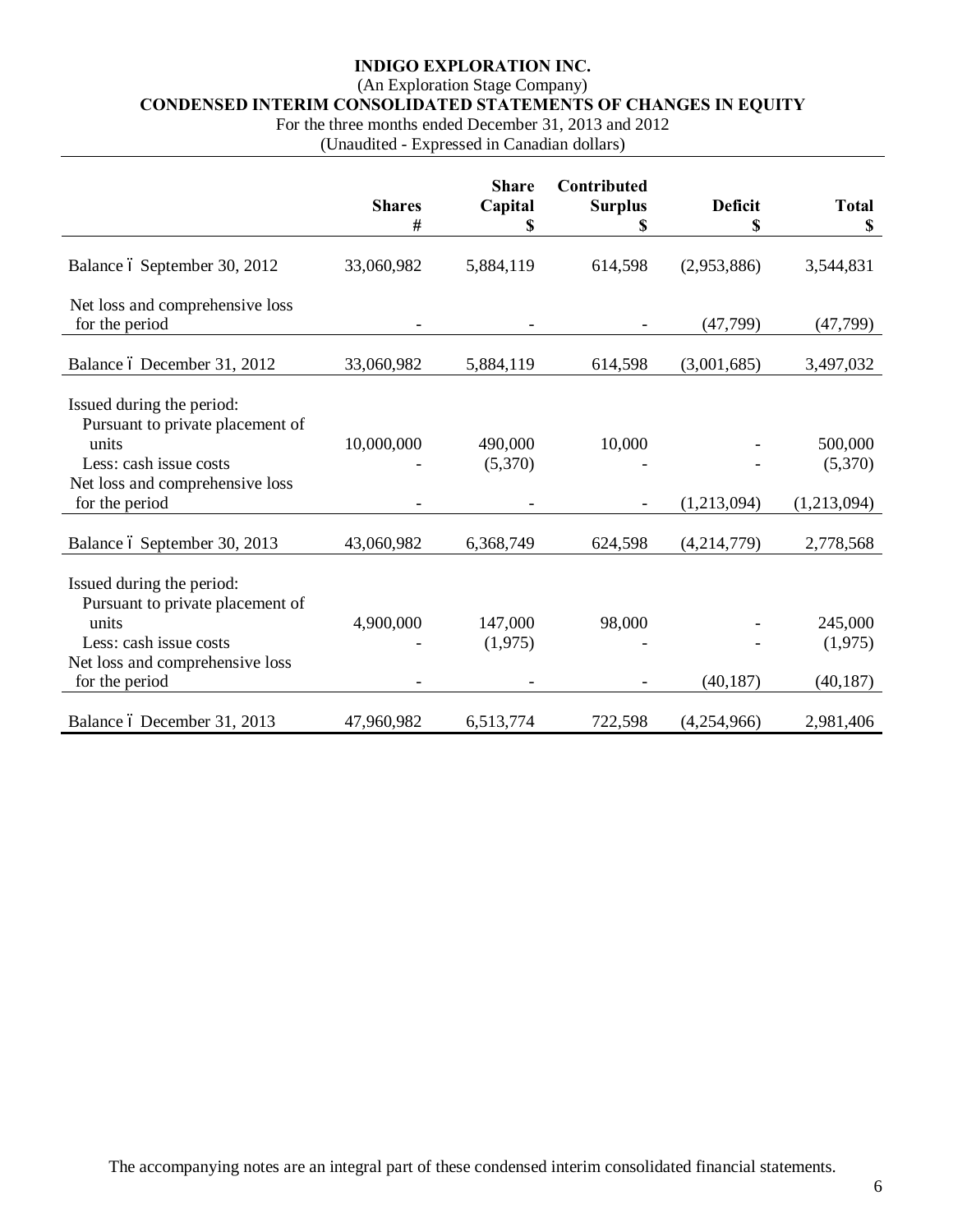#### **1 ORGANIZATION AND NATURE OF OPERATIONS**

Indigo Exploration Inc. ( $\delta$ the Company $\delta$ ) is in the business of the acquisition, exploration and evaluation of mineral properties, and either joint venturing or developing these properties further or disposing of them when the evaluation is completed. The Company is listed for trading on the TSX Venture Exchange under the symbol õIXIö. At December 31, 2013, the Company was in the exploration stage and had interests in properties located in Burkina Faso, West Africa. The Company is corporate head office is located at Suite 880 6 580 Hornby Street, Vancouver, British Columbia, Canada.

## **2 GOING CONCERN**

These condensed interim consolidated financial statements have been prepared on a going concern basis, which assumes that the Company will be able to meet its obligations and continue its operations for the next twelve months. Realization values may be substantially different from carrying values as shown and these financial statements do not give effect to adjustments that would be necessary to the carrying values and classification of assets and liabilities should the Company be unable to continue as a going concern. Such adjustments could be material. At December 31, 2013, the Company had not yet achieved profitable operations, had an accumulated deficit of \$4,254,966 since inception and expects to incur further losses in the development of its business, all of which indicate the existence of a material uncertainty that may cast significant doubt upon the Company's ability to continue as a going concern and, therefore, that it may be unable to realize its assets and discharge its liabilities in the normal course of business. The Company ts ability to continue as a going concern is dependent upon its ability to obtain the necessary financing to develop the mineral properties and to meet its ongoing levels of corporate overhead and discharge its liabilities as they come due. Although the Company has been successful in the past in obtaining financing, there is no assurance that it will be able to obtain adequate financing in the future or that such financing will be on terms advantageous to the Company.

## **3 BASIS OF PRESENTATION**

These condensed interim consolidated financial statements have been prepared in accordance with International Financial Reporting Standards ( $\delta$ IFRS $\ddot{o}$ ) as issued by the International Accounting Standards Board ( $\delta$ IASB $\ddot{o}$ ) applicable to the preparation of interim financial statements, including IAS 34, Interim Financial Reporting. The condensed interim consolidated financial statements should be read in conjunction with the annual consolidated financial statements for the year ended September 30, 2013, which have been prepared in accordance with IFRS as issued by the IASB.

The Company uses the same accounting policies and methods of computation as in the annual consolidated financial statements for the year ended September 30, 2013.

These financial statements were approved by the board of directors for issue on February 28, 2014.

## **4 CHANGES IN ACCOUNTING POLICIES INCLUDING INITIAL ADOPTION**

Certain pronouncements were issued by the IASB or the IFRS Interpretations Committee that are mandatory for accounting periods beginning on or before January 1, 2013.

The following new standards, amendments and interpretations that have been adopted for the Company is current fiscal year have not had a material impact on the Company: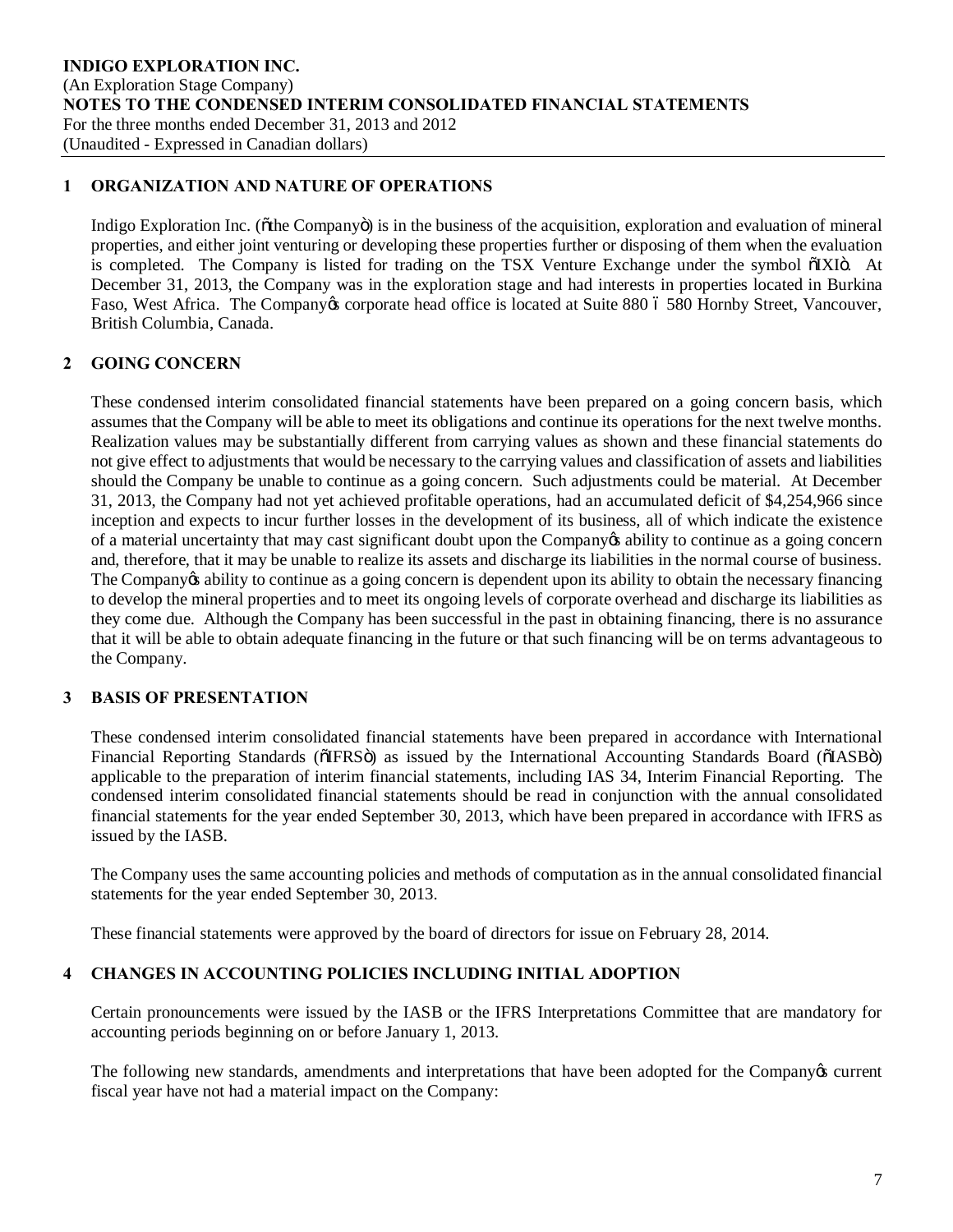#### IFRS 13, *Fair Value Measurement*

IFRS 13 is a comprehensive standard for fair value measurement and disclosure requirements for use across all IFRS standards. The new standard clarifies that fair value is the price that would be received to sell an asset, or paid to transfer a liability in an orderly transaction between market participants, at the measurement date. It also establishes disclosures about fair value measurement. Under existing IFRS, guidance on measuring and disclosing fair value is dispersed among the specific standards requiring fair value measurements and in many cases does not reflect a clear measurement basis or consistent disclosures.

#### Amendments to Other Standards

In addition, there have been amendments to existing standards, including IFRS 7, *Financial Instruments: Disclosures*, IAS 1, *Presentation of Financial Statements*, IAS 12, *Income Taxes*, IFRIC 20, *Stripping in the Production Phase of a Producing Mine,* and IAS 28, *Investments in Associates and Joint Ventures*. IFRS 7 requires additional disclosures in relation to the transfer of financial assets, including those in with which there is continuing involvement. IAS 1 requires changes to the grouping of items in the consolidated statement of comprehensive loss. Amendments to IAS 12 provide guidelines for determining the recovery of investment properties as it relates to the accounting for deferred income taxes. IFRIC 20 sets out the accounting for overburden waste removal (stripping) costs in the production phase of a producing mine. IAS 28 has been amended to include joint ventures in its scope and to address the changes to IFRS 10 - 12.

#### **5 ACCOUNTING STANDARDS ISSUED BUT NOT YET EFFECTIVE**

Unless otherwise noted, the following revised standards and amendments are effective for the Company for annual periods beginning on or after January 1, 2015 with earlier application permitted.

(i) This is the first part of a new standard on classification and measurement of financial assets that will replace IAS 39, *Financial Instruments: Recognition and Measurement*. IFRS 9 has two measurement categories: amortized cost and fair value. All equity instruments are measured at fair value.

A debt instrument is at amortized cost only if the entity is holding it to collect contractual cash flows and the cash flows represent principal and interest. Otherwise it is at fair value through profit or loss. Requirements for financial liabilities were added to IFRS 9 in October 2010. Most of the requirements for financial liabilities were carried forward unchanged from IAS 39. However, some changes were made to the fair value option for financial liabilities to address the issue of own credit risk.

## **6 CRITICAL ACCOUNTING ESTIMATES AND JUDGEMENTS**

The preparation of financial statements requires management to use judgement in applying its accounting policies and estimates and assumptions about the future. Estimates and other judgements are continuously evaluated and are based on management to experience and other factors, including expectations about future events that are believed to be reasonable under the circumstances.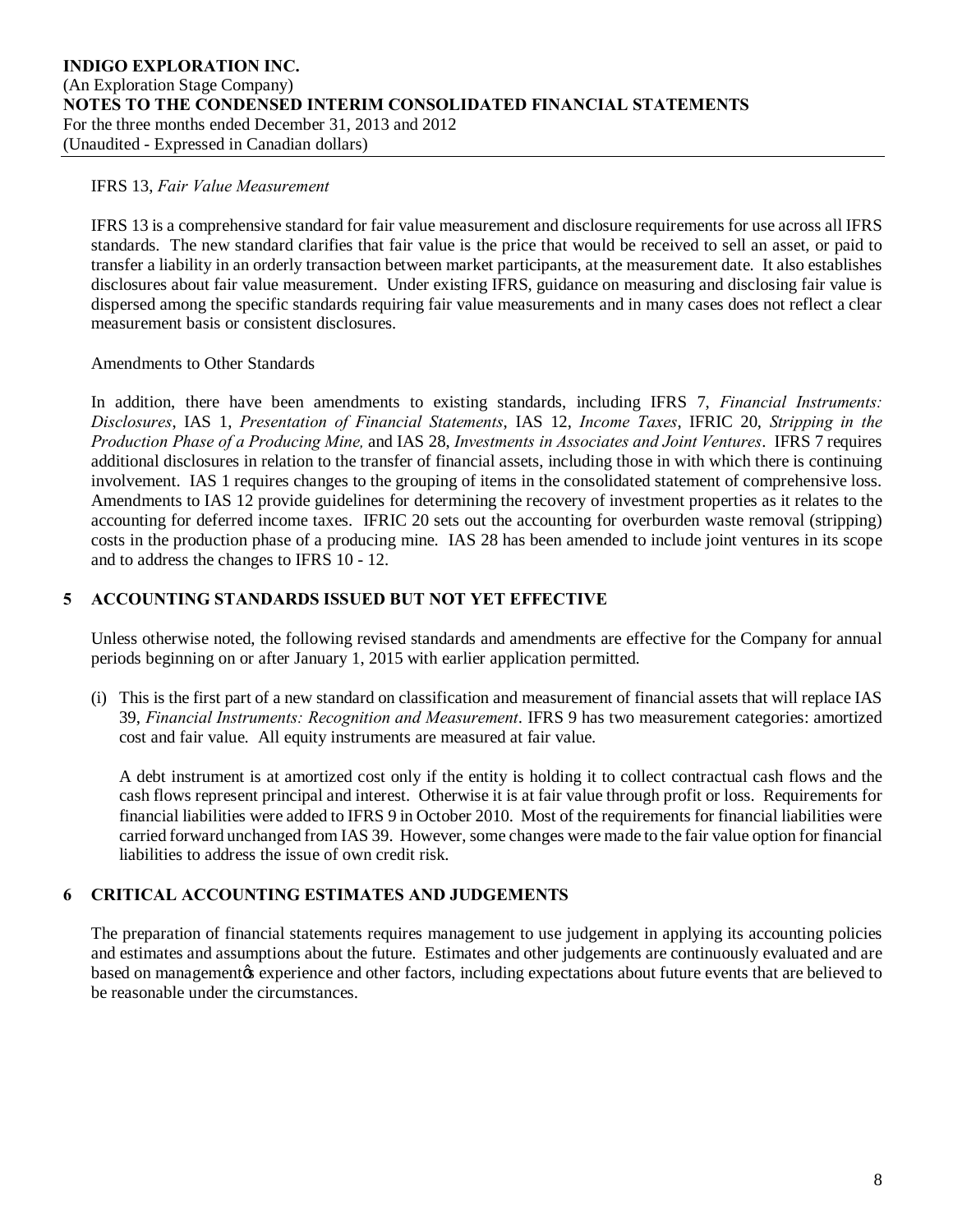#### Judgements:

- (i) The assumption that the Company is a going concern and will continue in operation for the foreseeable future and at least one year. The factors considered by management are disclosed in Note 2.
- (ii) The assessment of indicators of impairment for the mineral property and the related determination of the recoverable amount and write-down of the property where applicable.

The Company has no critical accounting estimates.

#### **7 MINERAL PROPERTIES (Schedule 1)**

Title to mineral properties involves certain inherent risks due to the difficulties of determining the validity of certain claims as well as the potential for problems arising from the frequently ambiguous conveyancing history characteristic of many mineral properties. The Company has investigated title to its mineral properties and, to the best of its knowledge, title to its properties are in good standing.

The recoverability of amounts shown as mineral properties is dependent upon the conversion of mineral resources to economically recoverable reserves, the Company's ability to obtain financing to develop the properties, and the ultimate realization of profits through future production or sale of the properties.

Pursuant to the Mining Code of Burkina Faso, an exploration permit holder is required to incur 270,000 West African CFA Francs (\$603) of exploration expenditures per square kilometre per year in order to maintain its permits in good standing. If such expenditures are not incurred, the Government of Burkina Faso may, at its discretion, cancel the permits after giving the permit holder sixty day notice to remedy any deficiency. At December 31, 2013, the Company had not incurred sufficient expenditures on its Lati, Loto and Tordo permits to comply with the Mining Code of Burkina Faso. Sufficient expenditures have been incurred on the Moule and Kodyel permits. The Company believes its Burkina Faso permits are in good standing.

#### *Kodyel Exploration Permit and Other Permits*

Pursuant to the acquisition of Sanu Burkina Faso S.A.R.L. on June 30, 2010, the Company acquired gold mineral properties located in Burkina Faso, Africa. The permits acquired were the Kodyel Exploration Permit, the Tordo Exploration Permit, the Lati Exploration Permit and the Loto Exploration Permit. The Company has no significant commitments with respect to these permits other than compliance with the Mining Code of Burkina Faso.

#### *Moule Gold Permit, Burkina Faso*

On May 5, 2010, the Company entered into an option agreement to acquire a 100% interest, subject to a 1.5% net smelter return ( $\delta$ NSR $\ddot{o}$ ) royalty, in the Moule Gold Permit, in western Burkina Faso. During the year ended September 30, 2013, the Company made the final option payment and is awaiting the 100% title transfer of the permit to the Company buy the Burkina Faso government. The Company paid a total of US\$400,000 in cash and \$15,000 in shares to acquire the Moule Gold Permit.

The Company has the right to purchase the entire 1.5% NSR royalty for US\$1,800,000.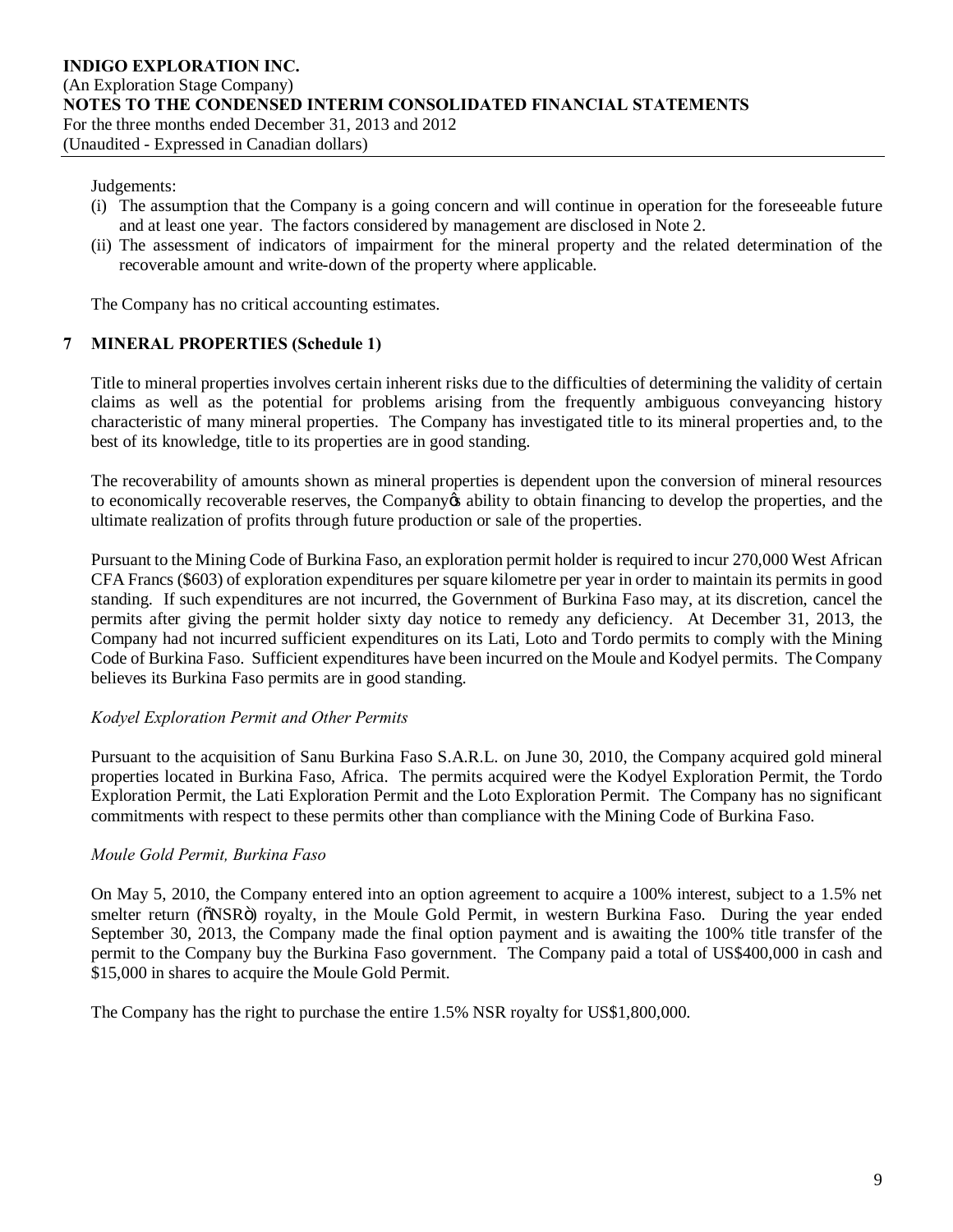#### **8 ACCOUNTS PAYABLE AND ACCRUED LIABILITIES**

|                                  | December 31,<br>2013 | September 30,<br>2013<br>-S |
|----------------------------------|----------------------|-----------------------------|
|                                  |                      |                             |
| Trade payables and accruals      | 23,450               | 26,032                      |
| Due to related parties (Note 10) | 17,678               | 14,105                      |
|                                  |                      |                             |
|                                  | 41,128               | 40,137                      |

#### **9 SHARE CAPITAL**

a) Authorized:

Unlimited common shares without par value. Issued and fully paid at December 31, 2013: 47,960,982 (September 30, 2013: 43,060,982)

#### b) Financing:

During the three months ended December 31, 2013, the Company completed the following financing:

(i) On November 4, 2013, the Company closed a non-brokered private placement of 4,900,000 units at \$0.05 per unit for gross proceeds of \$245,000. Each unit is comprised of one common share and one share purchase warrant. Each whole warrant entitles the holder thereof the right to purchase one common share of the Company at \$0.12 per share, exercisable up to November 4, 2016. A value of \$98,000 has been attributed to the warrants.

In connection with the private placement, the Company incurred cash issue costs of \$1,975.

During the three months ended December 31, 2012, the Company completed no financings.

c) Stock options:

Stock option plan

The Company has a stock option plan (the  $\delta$ Plan $\ddot{o}$ ) whereby the maximum number of shares reserved for issue under the plan shall not exceed 10% of the outstanding common shares of the Company, as at the date of the grant. The maximum number of common shares reserved for issue to any one person under the Plan cannot exceed 5% of the issued and outstanding number of common shares at the date of the grant and the maximum number of common shares reserved for issue to a consultant or a person engaged in investor relations activities cannot exceed 2% of the issued and outstanding number of common shares at the date of the grant. The exercise price of each option granted under the plan may not be less than the Discounted Market Price, as that term is defined in the policies of the TSX Venture Exchange.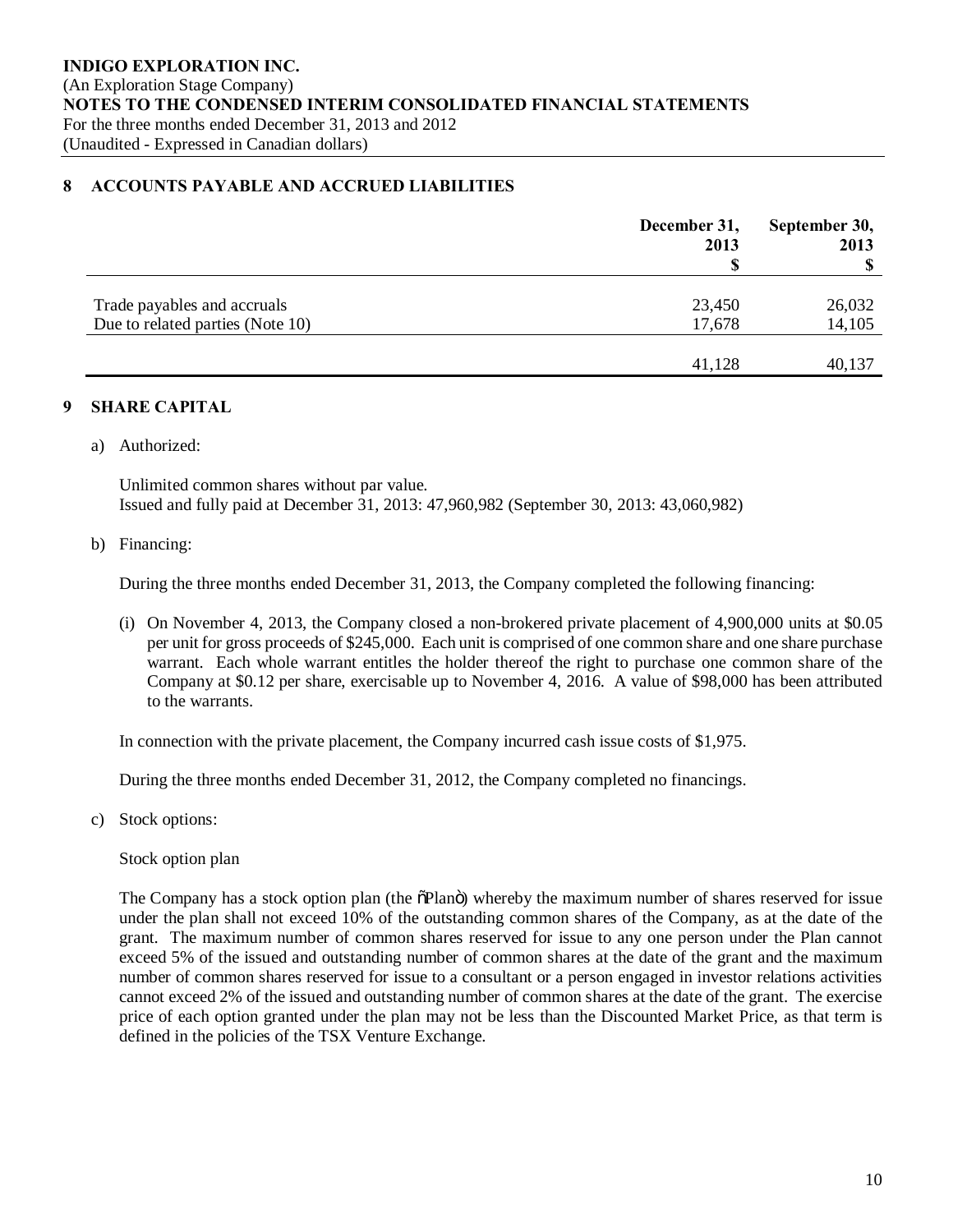Options may be granted for a maximum term of ten (10) years from the date of the grant, are non-transferable and expire within a reasonable period following the termination of employment or holding office as director or officer of the Company and, in the case of death, expire within one year thereafter. Upon death, the options may be exercised by legal representation or designated beneficiaries of the holder of the option.

The Company os stock options outstanding as at December 31, 2013 and September 30, 2013 and the changes for the periods then ended is presented below:  $W<sub>1</sub> + 1$ 

|                                         |           | Weighted              |              |
|-----------------------------------------|-----------|-----------------------|--------------|
|                                         | Number of | Average               | Weighted     |
|                                         | Options   | <b>Exercise Price</b> | Average Life |
|                                         | #         | \$                    | Years        |
|                                         |           |                       |              |
| Balance outstanding, September 30, 2012 | 1,865,000 | 0.22                  | 3.00         |
| Forfeited                               | (425,000) | 0.20                  |              |
|                                         |           |                       |              |
| Balance outstanding, September 30, 2013 | 1,440,000 | 0.22                  | 2.08         |
| Forfeited                               | (175,000) | 0.18                  |              |
|                                         |           |                       |              |
| Balance outstanding and exercisable,    |           |                       |              |
| December 31, 2013                       | 1,265,000 | 0.23                  | 1.91         |

At December 31, 2013, the following stock options were outstanding entitling the holder thereof the right to purchase one common share of the Company for each option held:

| Number of<br>Options<br># | <b>Exercise Price</b><br>S | <b>Expiry Date</b> |
|---------------------------|----------------------------|--------------------|
|                           |                            |                    |
| 275,000                   | 0.15                       | September 10, 2014 |
| 475,000                   | 0.20                       | August 9, 2015     |
| 515,000                   | 0.30                       | November 3, 2016   |
|                           |                            |                    |
| 1,265,000                 |                            |                    |
|                           |                            |                    |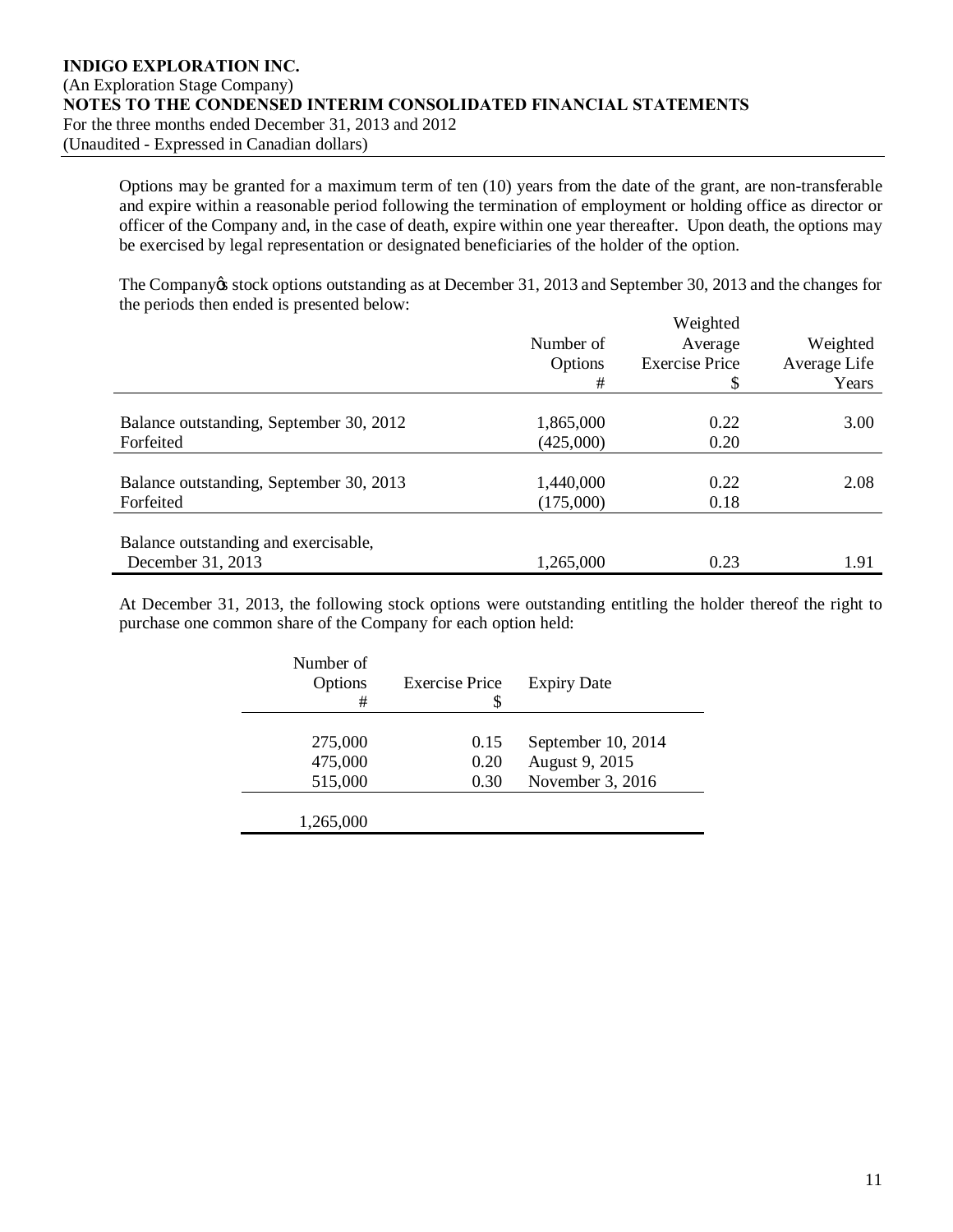#### d) Warrants:

A summary of share purchase warrants outstanding as at December 31, 2013 and September 30, 2013 and the changes for the periods then ended are as follows:  $W_{\alpha}$ igh

|                             | Number of   | Weighted<br>Average   | Weighted     |
|-----------------------------|-------------|-----------------------|--------------|
|                             | Warrants    | <b>Exercise Price</b> | Average Life |
|                             | #           | \$                    | Years        |
|                             |             |                       |              |
| Balance, September 30, 2012 | 1,866,750   | 0.48                  | 0.42         |
| <b>Issued</b>               | 10,000,000  | 0.12                  |              |
| Expired                     | (1,866,750) | 0.48                  |              |
|                             |             |                       |              |
| Balance, September 30, 2013 | 10,000,000  | 0.12                  | 0.51         |
| <b>Issued</b>               | 4,900,000   | 0.12                  |              |
|                             |             |                       |              |
| Balance, December 31, 2013  | 14,900,000  | 0.12                  | 1.11         |

At December 31, 2013, the following stock options were outstanding entitling the holder thereof the right to purchase one common share of the Company for each option held:

| Number of<br>Warrants<br># | <b>Exercise Price</b> | <b>Expiry Date</b> |
|----------------------------|-----------------------|--------------------|
| 10,000,000                 | 0.12                  | April 3, 2014      |
| 4,900,000                  | 0.12                  | November 4, 2016   |
| 14,900,000                 |                       |                    |

#### e) Basic and diluted loss per share:

During the three months ended December 31, 2013 and 2012, potentially dilutive common shares totaling 16,165,000 (2012 6 3,456,750) were not included in the calculation of basic and diluted loss per share because their effect was anti-dilutive.

#### **10 RELATED PARTY TRANSACTIONS**

During the three months ended December 31, 2013 and 2012, the Company incurred the following expenditures charged by directors and officers of the Company and by companies controlled by directors and officers of the Company: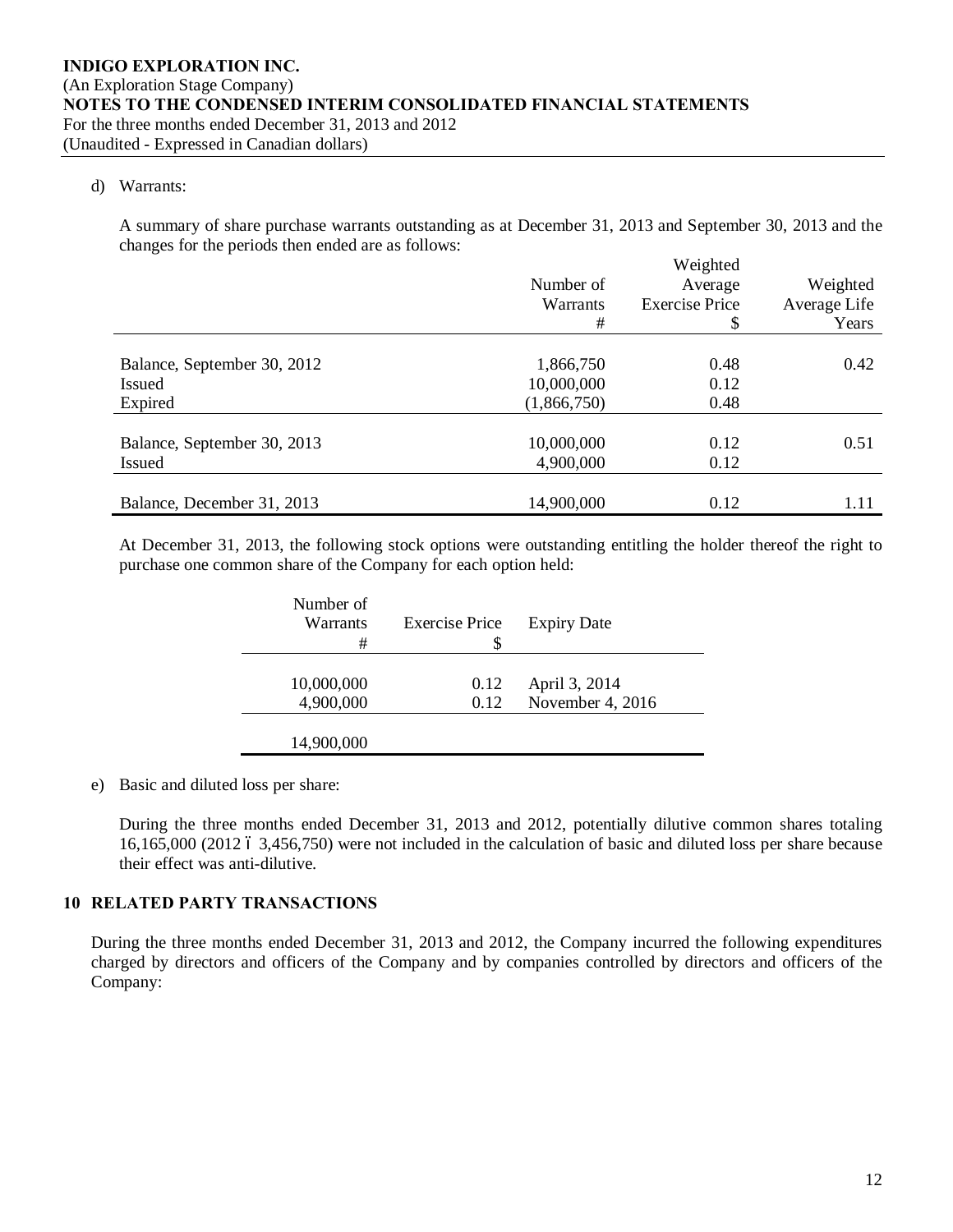#### **INDIGO EXPLORATION INC.** (An Exploration Stage Company) **NOTES TO THE CONDENSED INTERIM CONSOLIDATED FINANCIAL STATEMENTS** For the three months ended December 31, 2013 and 2012

(Unaudited - Expressed in Canadian dollars)

|                                    | 2013<br>۱D | 2012   |
|------------------------------------|------------|--------|
|                                    |            |        |
| Accounting fees                    | 6,550      | 7,649  |
| Management and administration fees | 1,950      | 6,000  |
|                                    | 8,500      | 13,649 |

As at December 31, 2013, accounts payable and accrued liabilities includes an amount of \$17,678 (September 30, 2013 - \$14,105) due to companies controlled by directors and officers of the Company. These amounts are unsecured, non-interest bearing and due on demand.

Key management includes the Chief Executive Officer and the directors of the Company. The compensation paid or payable to key management for services during the three months ended December 31, 2013 and 2012 is identical to the table above.

## **11 SUPPLEMENTAL CASH FLOW INFORMATION**

Investing and financing activities that do not have a direct impact on current cash flows are excluded from the cash flow statements. The following transactions were excluded from the statements of cash flows:

During the three months ended December 31, 2013:

a) \$2,768 of deferred exploration expenditures included in accounts payable and accrued liabilities at December 31, 2013, less expenditures included in accounts payable at September 30, 2013 of \$2,167 for a net exclusion of \$601.

During the three months ended December 31, 2012:

a) \$13,941 of deferred exploration expenditures and \$12,500 of deferred acquisition expenditures included in accounts payable and accrued liabilities at December 31, 2012, less expenditures included in accounts payable at September 30, 2012 of \$57,373 for a net inclusion of \$30,932.

## **12 SEGMENTED INFORMATION**

The Company's operations are limited to a single industry segment, being mineral exploration and development. Geographic segment information of the Company  $\alpha$  assets is as follows:

|                        | December 31,<br>2013 | September 30,<br>2013<br>$\boldsymbol{\mathsf{S}}$ |
|------------------------|----------------------|----------------------------------------------------|
| Canada<br>Burkina Faso | 321,869<br>2,700,665 | 166,700<br>2,652,005                               |
| Total assets           | 3,022,534            | 2,818,705                                          |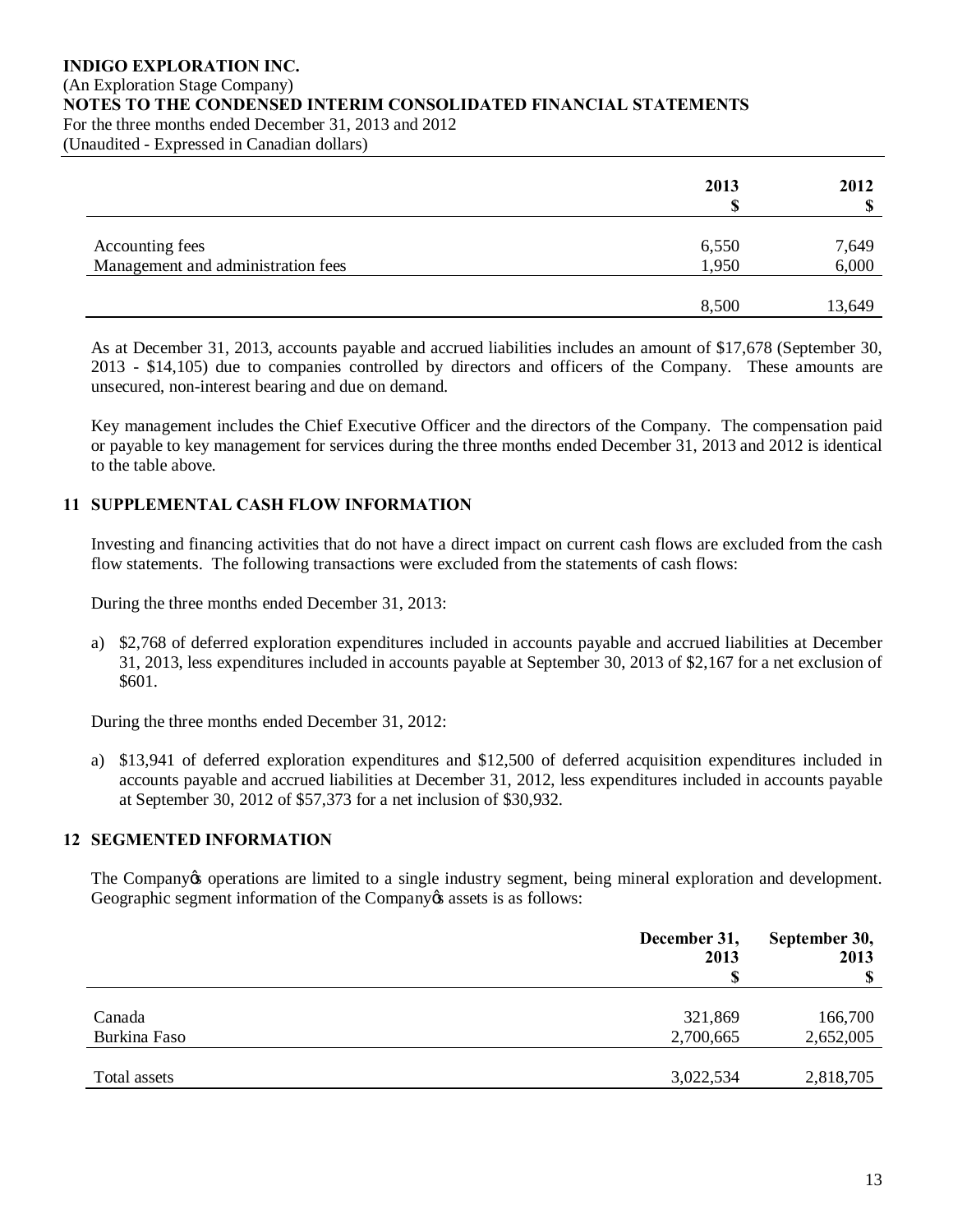#### **INDIGO EXPLORATION INC.** (An Exploration Stage Company) **NOTES TO THE CONDENSED INTERIM CONSOLIDATED FINANCIAL STATEMENTS** For the three months ended December 31, 2013 and 2012 (Unaudited - Expressed in Canadian dollars)

Geographic segmentation of the Company tnet loss during three months ended December 31, 2013 and 2012 is as follows:

|              | 2013   | 2012   |
|--------------|--------|--------|
|              | ۱D     | \$     |
|              |        |        |
| Canada       | 17,063 | 18,732 |
| Burkina Faso | 23,124 | 29,067 |
|              |        |        |
| Net loss     | 40,187 | 47,799 |